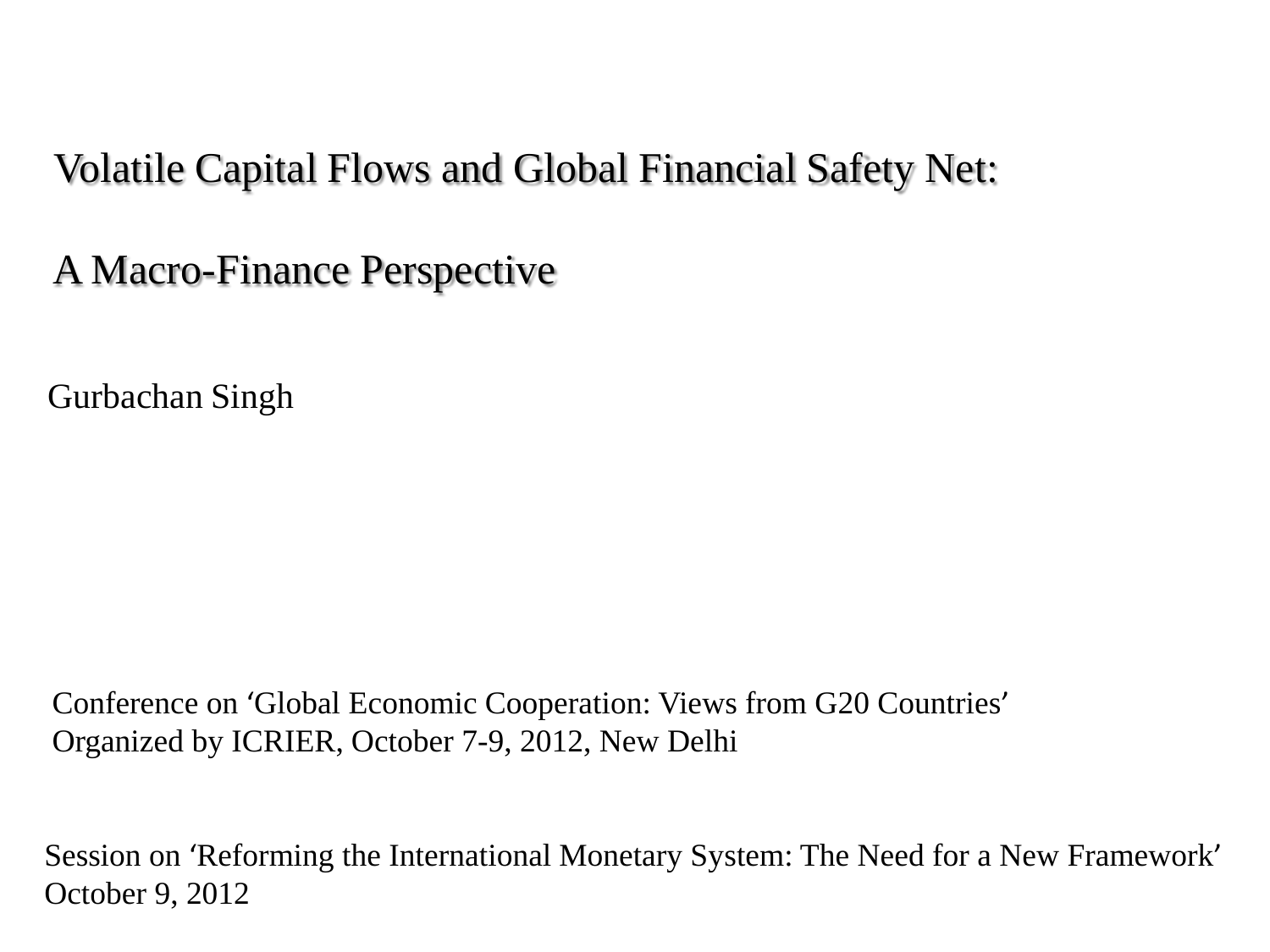# Introduction

The role of macro-prudential policies in mitigating the deleterious effects of volatile capital inflows and **outflows**

Safeguards

- (1) Foreign exchange reserves
- (2) Price based and quantity based capital controls

#### **(3) International credit lines (CLs)**

We will focus on funding liquidity.

Policy suggestions

- IMF need not (and indeed it cannot) act as the international lender of last resort.
- However, IMF can *facilitate* international CLs.

Other aspects

- Numeraire Local or foreign currency. A third alternative indexation
- Capital controls have their counterparts in standard finance.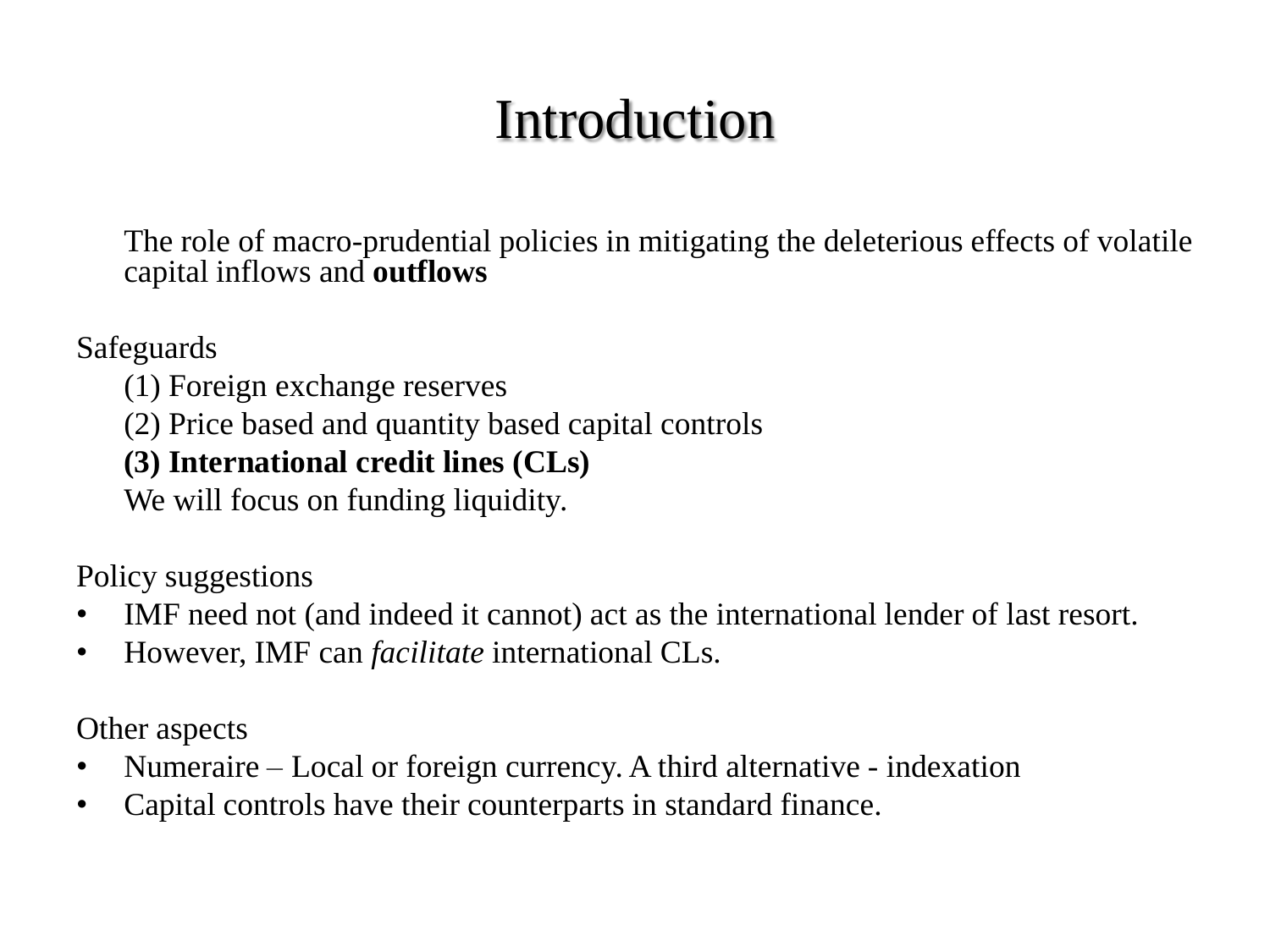### International credit lines to take care of sudden outflows: An attempt at classification

- C<sup>d</sup>- Central bank in developed economy
- Ce Central bank in emerging economy
- Eichengreen, et al (2006)

### $IMF \rightarrow C^e$

• Aizenman and Pasricha (2010), Aizenman et al. (2010), Obstfeld et al. (2010)

 $C^d \rightarrow C^e$ 

• Obstfeld (2009), Cordella and Yeyati (2010)

$$
C^d \to IMF \to C^e
$$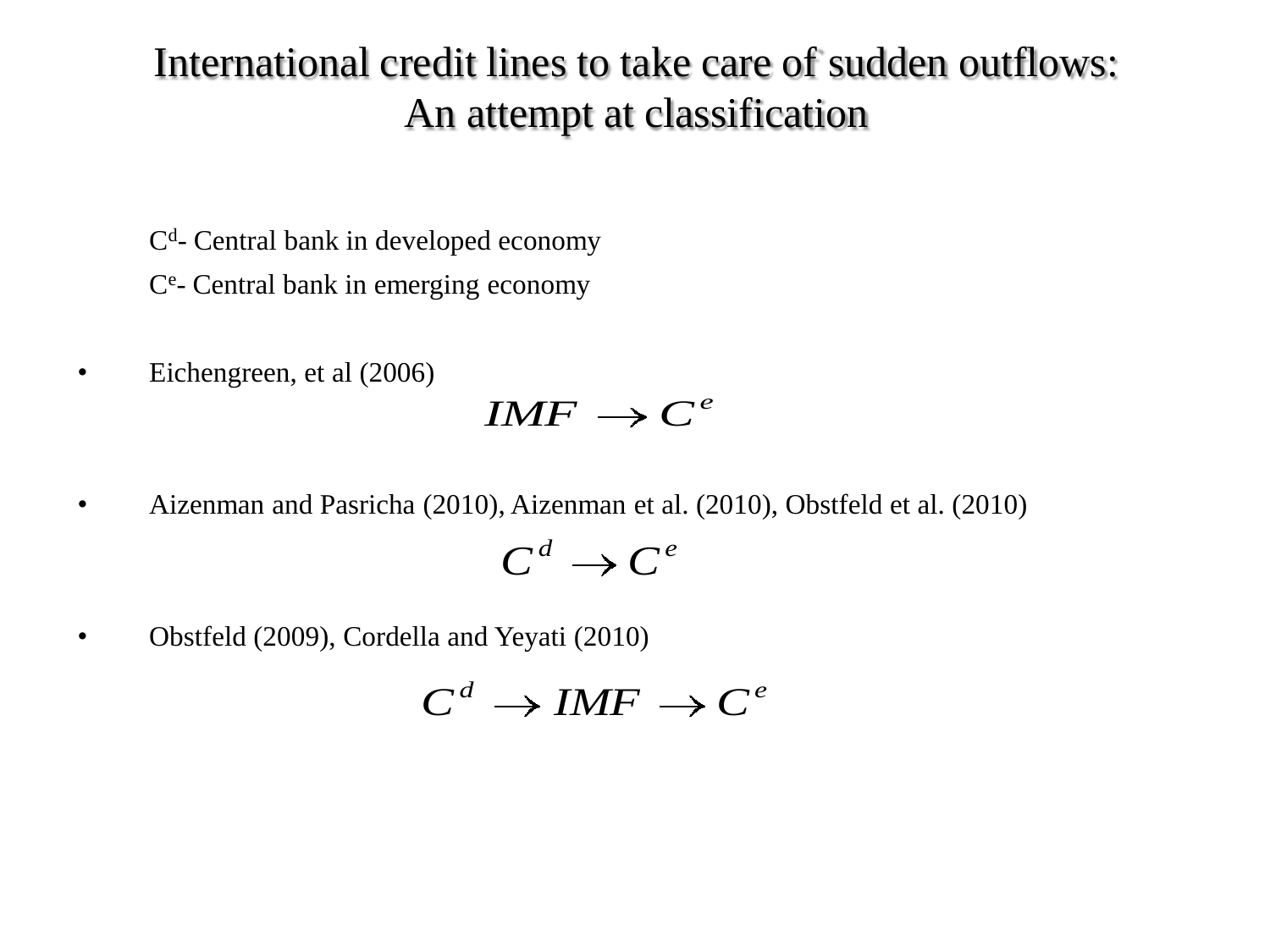|                  |                                                                   | Mexico                              | Poland                                                 | Columbia                         |
|------------------|-------------------------------------------------------------------|-------------------------------------|--------------------------------------------------------|----------------------------------|
| 1.               | Date of Approval                                                  | 17 April, 2009                      | 6 May, 2009                                            | 11 May, 2009                     |
| 2.               | Maximum amount that<br>can be borrowed (US\$)<br>Billions)        | 47                                  | 20.3                                                   | 10.4                             |
| $\overline{3}$ . | FCL as a percentage of<br>the country's quota with<br>the IMF     | 1000                                | 1000                                                   | 900                              |
| 4.               | Interest rate under the<br>FCL in %                               | 2.7                                 | 2.7                                                    | 2.7                              |
| 5.               | length of the FCL(in<br>months)                                   | $\overline{12}$                     | 12                                                     | $\overline{12}$                  |
| 6.               | <b>Upfront</b> Fee (basis<br>points)                              | 24-27                               | 24-27                                                  | 24-27                            |
| 7.               | Real GDP (annual %<br>change, 2008)                               | $\overline{1.3}$                    | 4.8                                                    | 2.5                              |
| 8.               | Gross international<br>reserves (end year<br>2008, US\$ billions) | 95.3                                | $\overline{NA}$                                        | 23.7                             |
| 9.               | Fiscal deficit as % of<br><b>GDP</b>                              | $\overline{2.0}$                    | $\overline{3.9}$<br>(General<br>government<br>balance) | 0.1                              |
|                  | 10. Public Sector Debt as<br>% of GDP                             | 43.3                                | 44.9                                                   | 32.2                             |
|                  | 11. Current account Deficit<br>in billions of US\$                | 16.0                                | 20.10                                                  | 6.765                            |
|                  | 12. Current account deficit<br>as a percentage of GDP             | 0.1                                 | 2.3                                                    | 3.6                              |
|                  | 13. Consumer Price Index<br>% change                              | 6.5                                 | 4.0                                                    | 7.7                              |
|                  | 14. Rating (Foreign<br>currency)<br>(STANDARD &<br>POOR)          |                                     |                                                        |                                  |
|                  | Long term<br>Outlook/Watch<br>Date                                | <b>BBB</b><br>Stable<br>8 Oct, 2007 | $A-$<br>Stable<br>27 Oct, 2008                         | $BB+$<br>Stable<br>12 June, 2007 |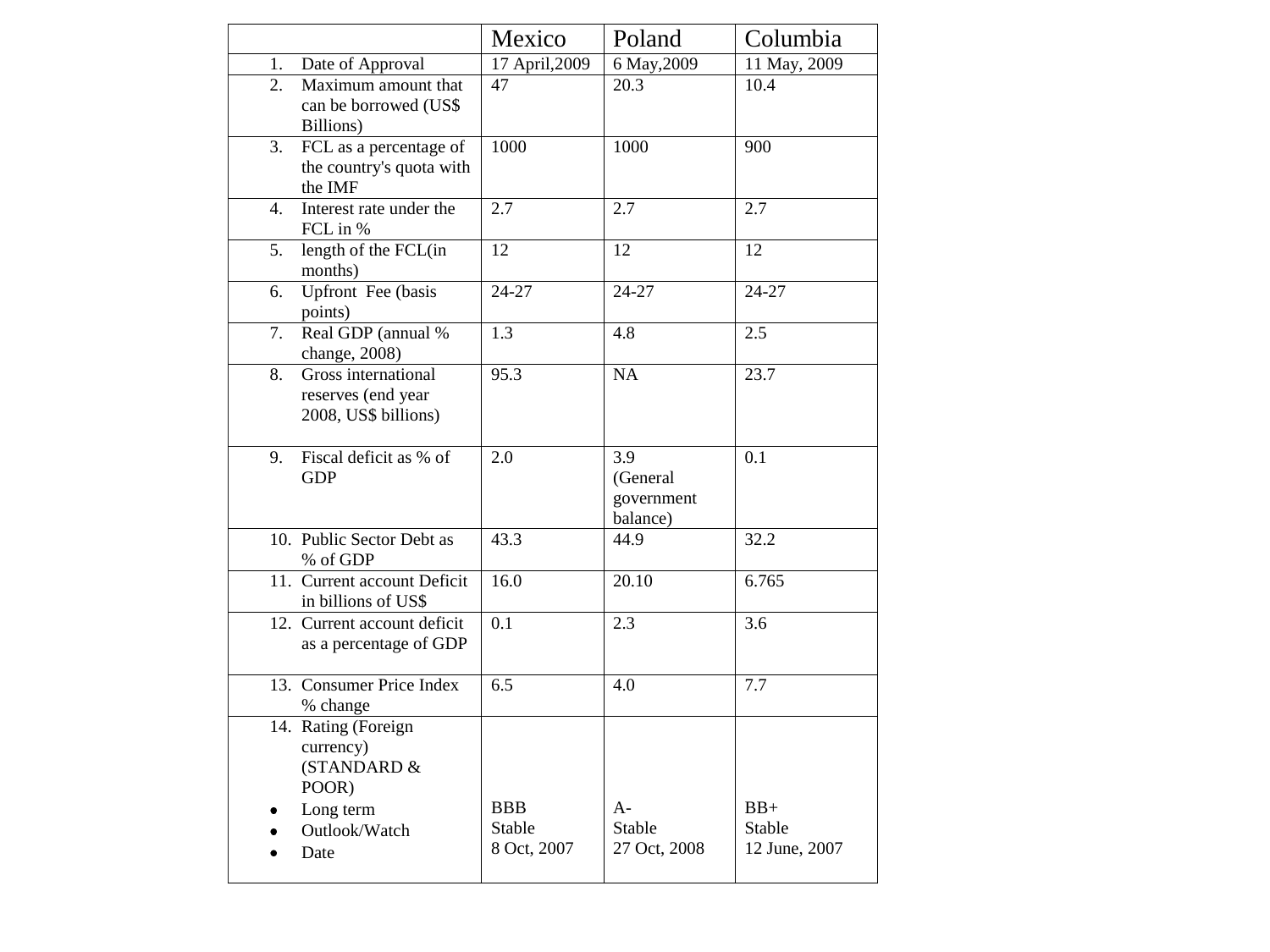## Agency costs

- Standard agency problem in finance (Jensen and Meckling, 1976)
- Dual agency cost perspective in international finance (Tirole, 2002, 2003)
- The investor (principal) has effectively two agents (1) borrower in emerging economy, and (2) government in emerging economy
- Total agency costs involved in international credit lines can be high, given the absence of an international government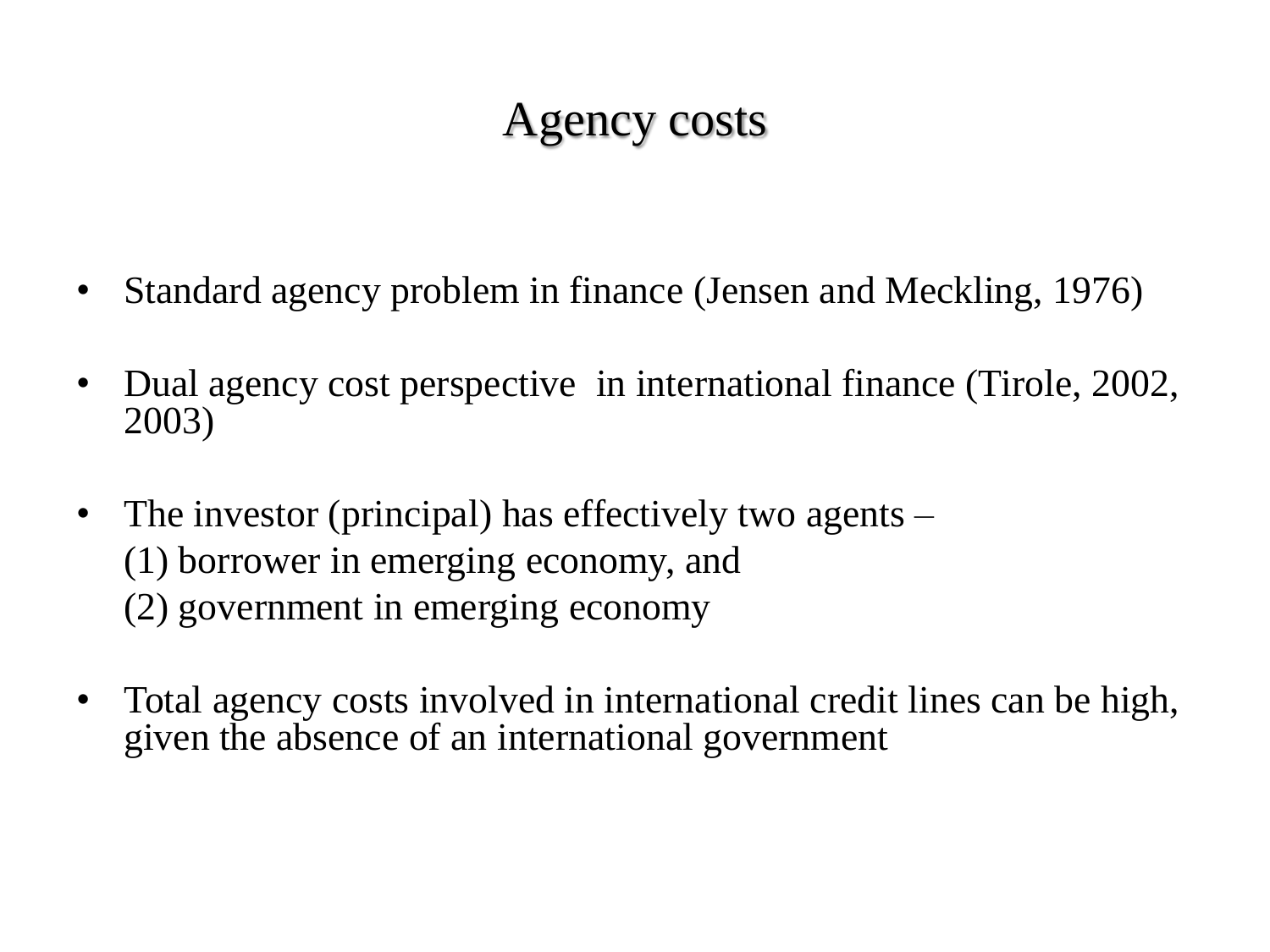

Source: Tirole (2002)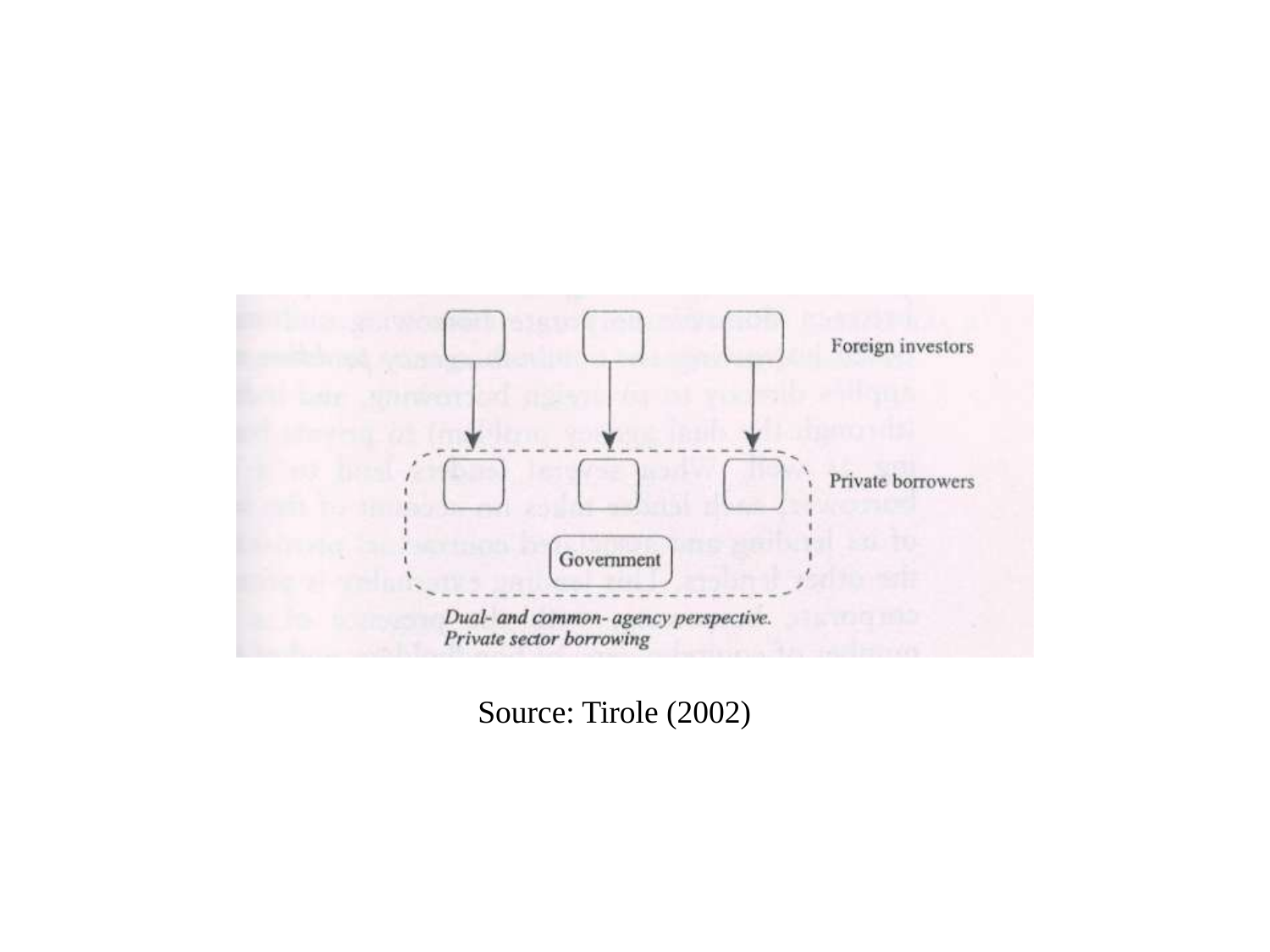## Funding Liquidity

- 'If a substantial subset of IMF members needs to draw on the resources of the Fund simultaneously because they experience shocks simultaneously, then the financial feasibility of an insurance arrangement may be questionable.'(p. 4, Eichengreen, Gupta and Mody, 2006)
- However, volatility in capital flows is quite different from the volatility in, say, the stock markets which face an aggregate uncertainty.
- An outflow from emerging economies is an inflow into developed economies. So there is no aggregate uncertainty or aggregate shortage of liquidity.
- So, funding liquidity is not a serious problem (Singh (2011)).
- CLs can be cheaper than foreign exchange reserves even if pooled.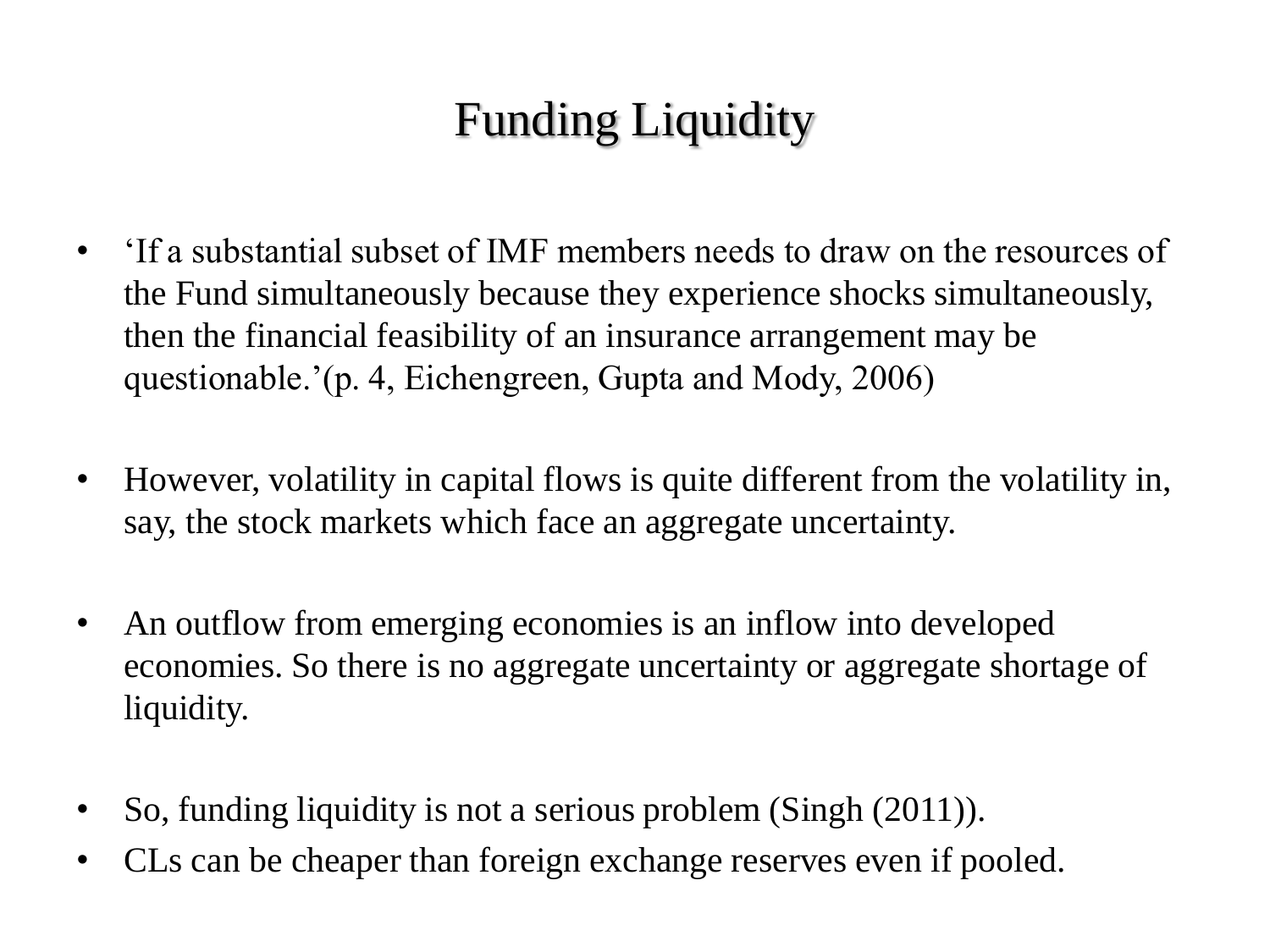### Two types of Credit Lines

(1) CL for investment or for consumption purpose (2) CL to take care of systemic outflow from emerging economies

- Over three-quarters of bank lending in the US is under commitment contracts (Loukoianova, et al., 2007).
- In (1), there is effectively a need for reserves or liquid assets as an inventory directly or indirectly. In (2), there is hardly any such need.
- See also Gatev and Strahan (2006).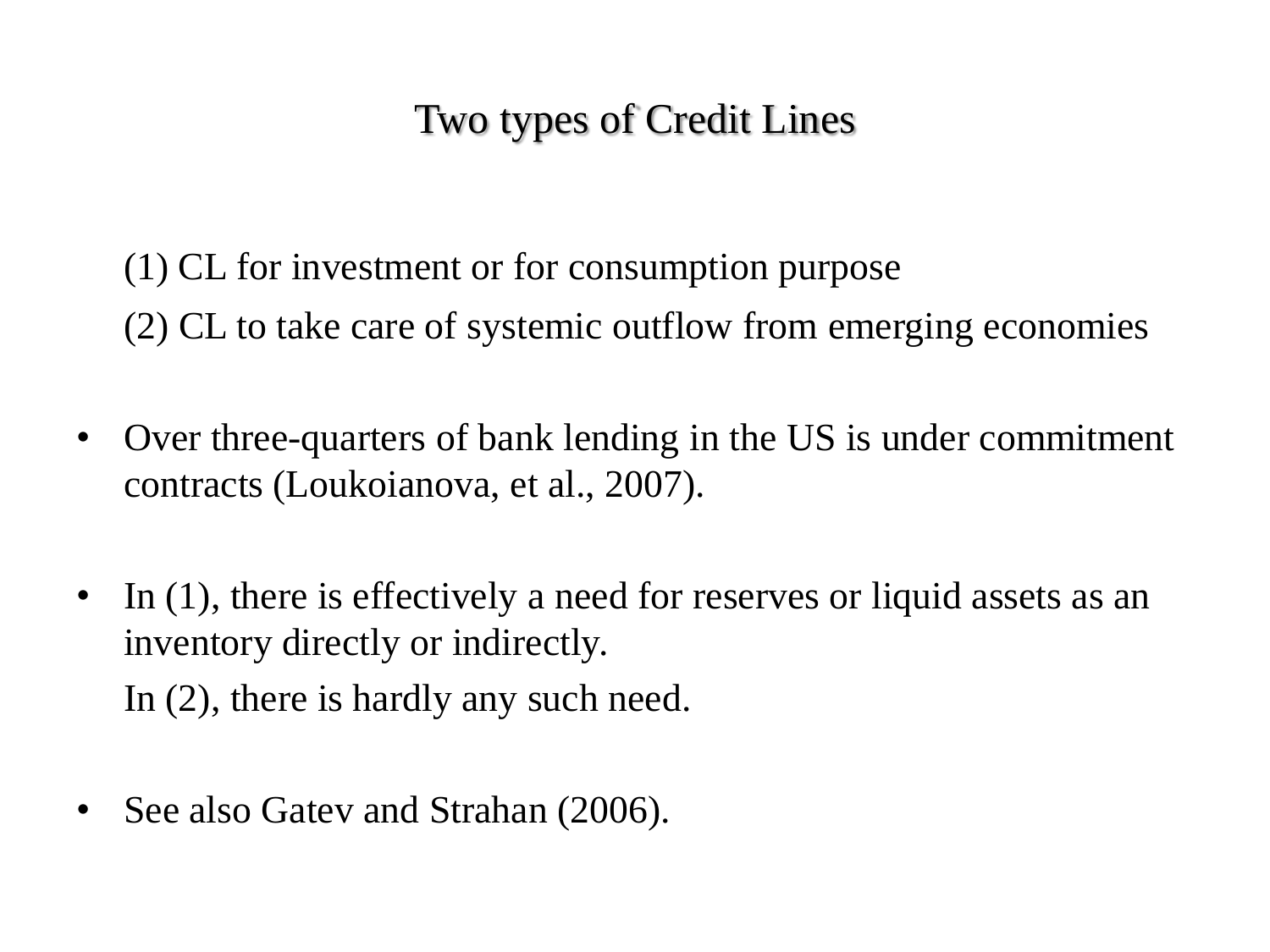### Other aspects - Numeraire for debt flows

- Local currency, and *the original sin* (Eichengreen, et al., 2003)
- Foreign currency as the numeraire
- Commodity bundle as numeraire (e.g. *Unidad de Fomento* in Chile)
- Separation of medium of exchange and numeraire
- Need for mutual acceptability for debtors and creditors
- Indexed debt instruments
- Apparent market failure in adopting indexation
- Policy to push indexation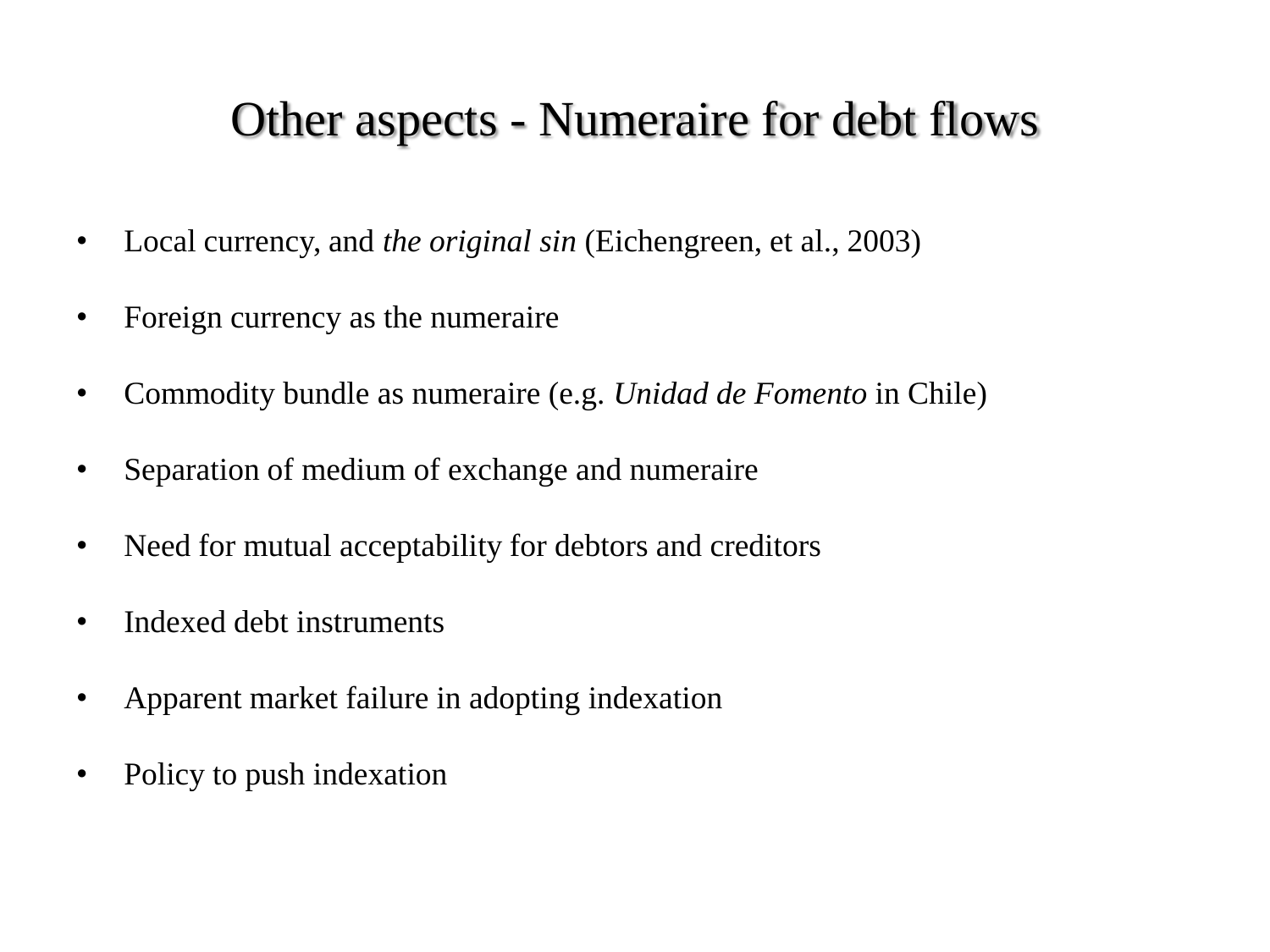## Understanding capital controls

- Emerging economies use 'quantitative capital controls', 'Tobin tax' or 'Pigouvian tax' (Jeanne and Korinek, 2010)
- Hedge funds and mutual funds use 'entry load', 'exit load', 'gate', 'lock up', 'side pocket' etc. (Stowell, 2010)
- Scottish free banks used 'option clause' from 1800 to 1845 (White, 1984)
- These restrictions are contractual, mutually beneficial and market outcomes in finance
- Similar rationale for capital controls